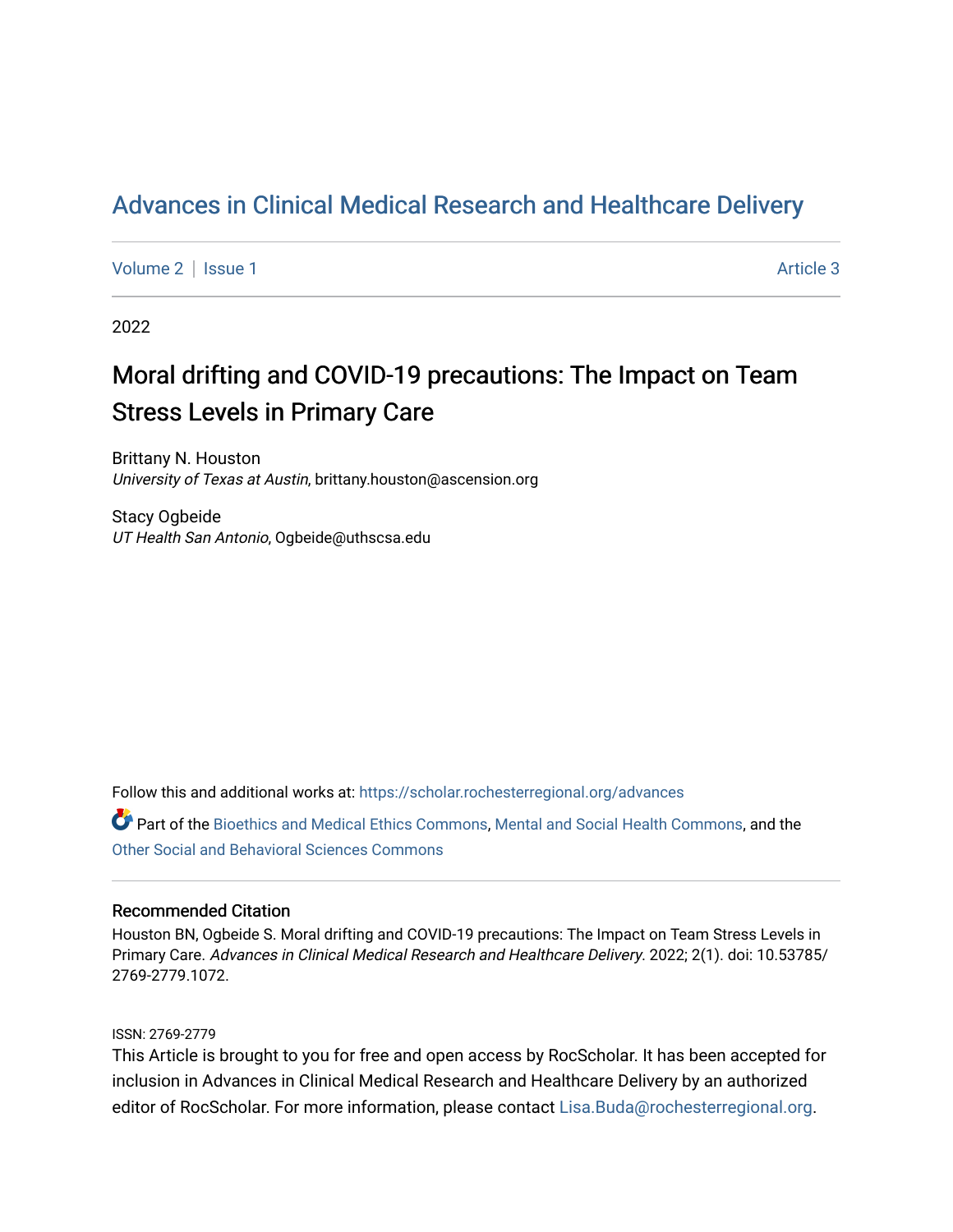### Moral drifting and COVID-19 precautions: The Impact on Team Stress Levels in Primary Care

Author ORCID ID: 0000-0003-3579-1984

#### Abstract

The COVID-19 pandemic has given more focus on the concept of moral drifting. Moral or ethical drift is characterized as an insidious movement away from ethical behavior. Not only is this phenomenon present with routine tasks such as going to the grocery store, but it is influential and present in a setting being impacted by COVID-19: primary care. Integrated Primary Care and team-based care are incredibly valuable when caring for complex populations but also vital in mitigating the impacts of stress that moral drifting can cause on individual and team functioning.

#### Keywords

Moral Drift, Integrated Primary Care, Pandemic, COVID-19

#### Conflict of Interest Statement

My co-author and I do not have any real or perceived conflict of interest related to this article.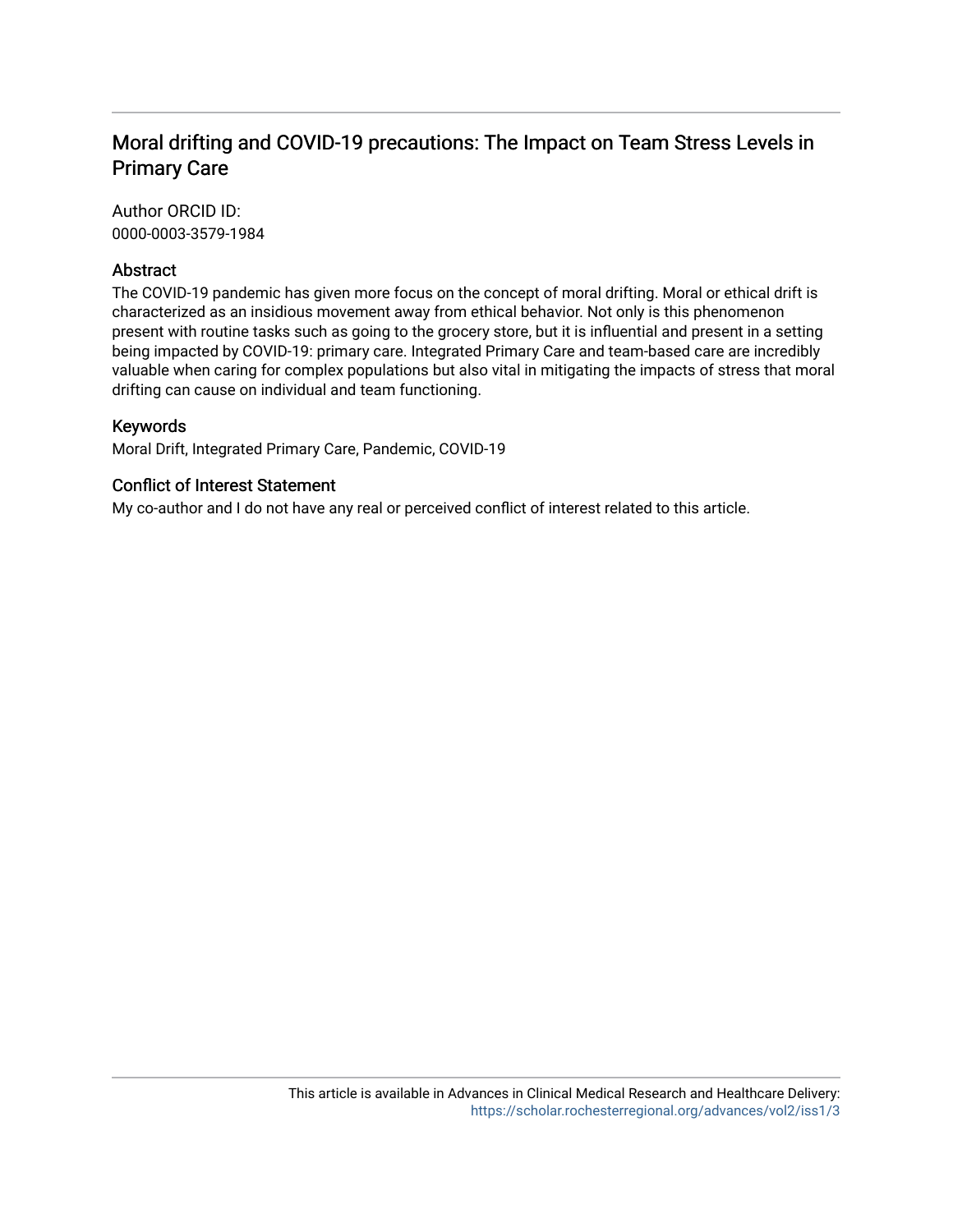#### **Background**

The nation is experiencing the collective trauma of COVID-19. Patients, primary care employees, their families, the community, and the larger society are facing uncertainty and a fundamental change in their way of life. Consequences of the collective trauma impact societal function which can lead to erosion of social norms, ethics, and social capital.<sup>1</sup> This commentary will provide an overview of moral drifting in the context of the COVID-19 pandemic and share insights into the impact of moral drifting on team functioning in the primary care environment.

Moral or ethical drift is an insidious movement away from ethical behavior. This can often occur outside of the individual's awareness and be justified as acceptable behavior consistent with their moral values. These changes can easily be rationalized and serve individual clinical, personal, or administrative needs.<sup>2</sup> Jonathan Glover described moral drift as the gradual ongoing process of choosing the lesser of two evils until one is left choosing between two extreme morally inconsistent options. <sup>3</sup> Moral drift is impacted by social norms and organizational aggravators. Individuals are driven to comply with social norms derived from observation and the modeling of others. Both unconscious and conscious observation of social and environmental cues impact behavior.<sup>4</sup> Examples of moral drift related to social norms can be seen in employees' decisions to not wear required COVID eye protection in visits because others in the organization have not adopted this rule, despite organizational mandates.

These behaviors may go unnoticed and are often justified as acceptable, explained away by the current circumstances or difficulties in the workplace.<sup>2</sup> Other aspects of organization structure that may reinforce moral drift include role expectations that have scripts of appropriate responses to challenges and organizational goals that conflict with moral behavior.<sup>5,6</sup>

Scripts in primary care settings that focus on making the patient comfortable, such as "meeting the patient where they are," may influence staff to be less likely to enforce mask precautions in visits for fear of creating discomfort. Lapses in moral commitment to safety precautions, such as partial enforcement of mask and eye protection, in turn endangers staff and other patients. Organizational goals of generating revenue, especially during times of decline, reinforce the drift away from recommended guidelines and instead promote bringing patients in for risky elective procedures.

Daily decisions made by employees--both inside and outside of work--and organizations complicate the ethical principles of beneficence, professionalism, and nonmaleficence when promoting team and patient wellness and safety. More specifically, the American Medical Association (AMA) Code of Medical Ethics Principle 8 outlines, "A physician shall recognize a responsibility to participate in activities contributing to the improvement of the community and the betterment of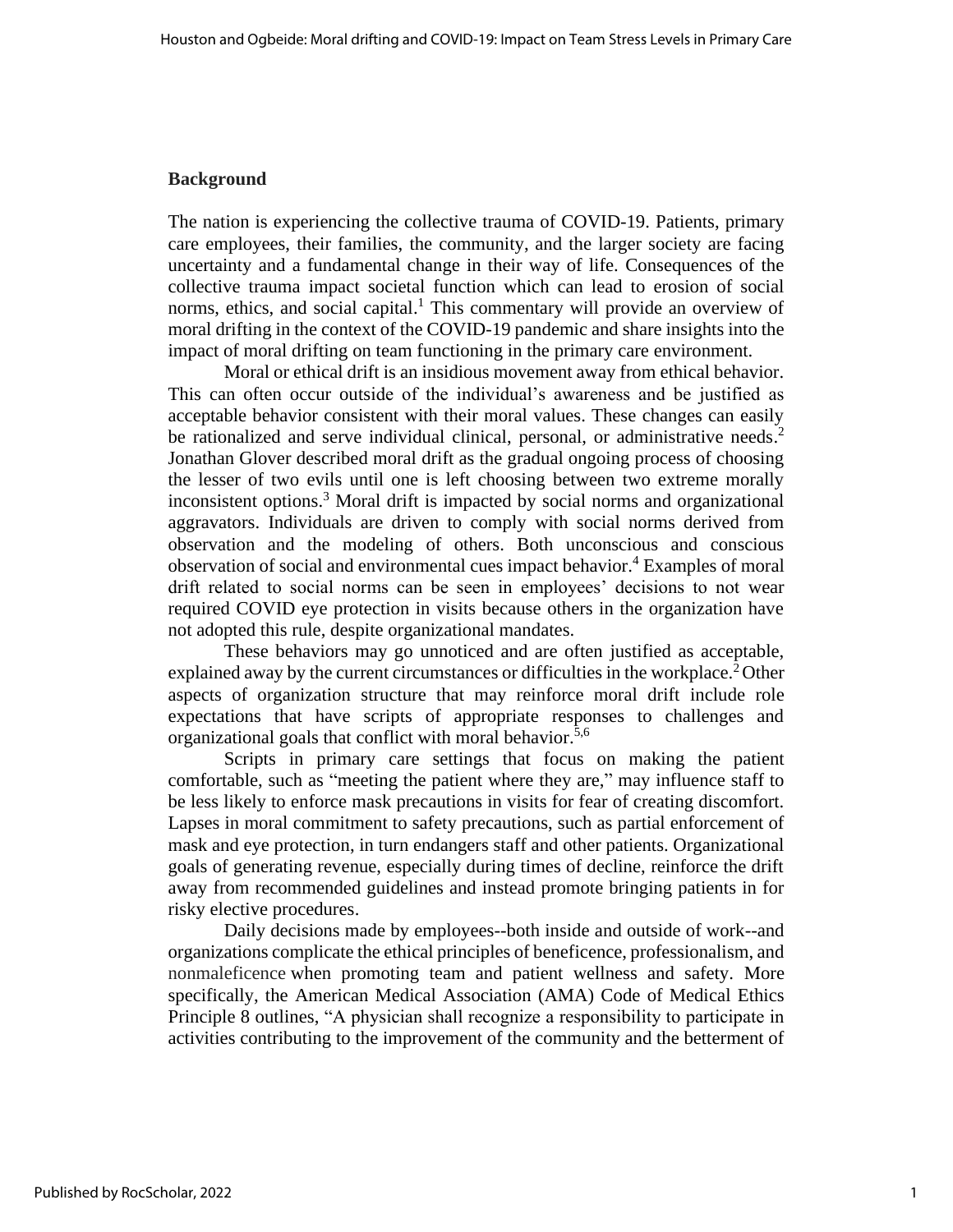public health."<sup>7</sup> The AMA's Council on Ethical and Judicial Affairs makes clear their opinion on enforcing scientifically and ethically sound protective, preventive, isolation, and quarantine precautions to minimize the transmission of infectious disease to protect the physician's health and the health of the community.<sup>8</sup> The AMA Council recognizes that adherence to mandatory precautions may conflict with the self-determination rights of an individual patient and physician advocacy for an individual patient in pursuit of the responsibility to protect public health.<sup>8</sup>

#### **Impact of Moral Drifting on Team Functioning**

How does moral drifting impact how teams function in primary care? As one can imagine, moral drifting related to mask wearing and vaccine acceptance can cause distress and possible dissention among team members. Stress accumulated from these daily dilemmas can impact team function through mechanisms such as decreased willingness to assist others, increased interpersonal aggression, inattention to social or interpersonal cues, and reduced cooperation among team members. <sup>9</sup> Lacerenza, Marlow, Tannenbaum, and Salas describe the "7 Cs," an evidence-based guidance on the anatomy of high performing teams, as: Capability, Cooperation, Coordination, Communication, Cognition, Coaching, and Conditions.<sup>10</sup> Another important aspect of teams engaging in the " $7Cs$ " is psychological safety, being able to show oneself without fear of consequences or retaliation.<sup>11</sup> For teams to protect themselves from or mitigate the impact of distress related to moral drifting related to COVID-19 precautions, taking steps to build (and continue building) psychological safety to have difficult discussions is a key ingredient.

An example team intervention includes team huddles that give time to discuss team and patient safety, including team members feeling uncomfortable around other team members not consistently engaging in precautions. Additional interventions include team trainings (especially as COVID-related precautions continue to evolve), ongoing leadership training (e.g., targeting "soft" skills such as interpersonal and intrapersonal development and leadership styles, such as trauma-informed leadership), and team building (much can be done virtually) coupled with team debriefing to discuss how team building exercises connect back to the daily work environment that now has the ongoing stress of  $\text{COVID-19}.^{10}$ Aiming to assess psychological safety in healthcare teams from existing measures of not normed in a healthcare setting, O'Donovan, Van Dun, and McAuliffe. developed a survey/observational measure which can be applied as an evaluation and feedback tool.<sup>12</sup> The measure examines the following components: voice behaviors, defensive voice behaviors, silence behaviors, supportive behaviors, unsupportive behaviors, learning or improvement-oriented behaviors, familiarity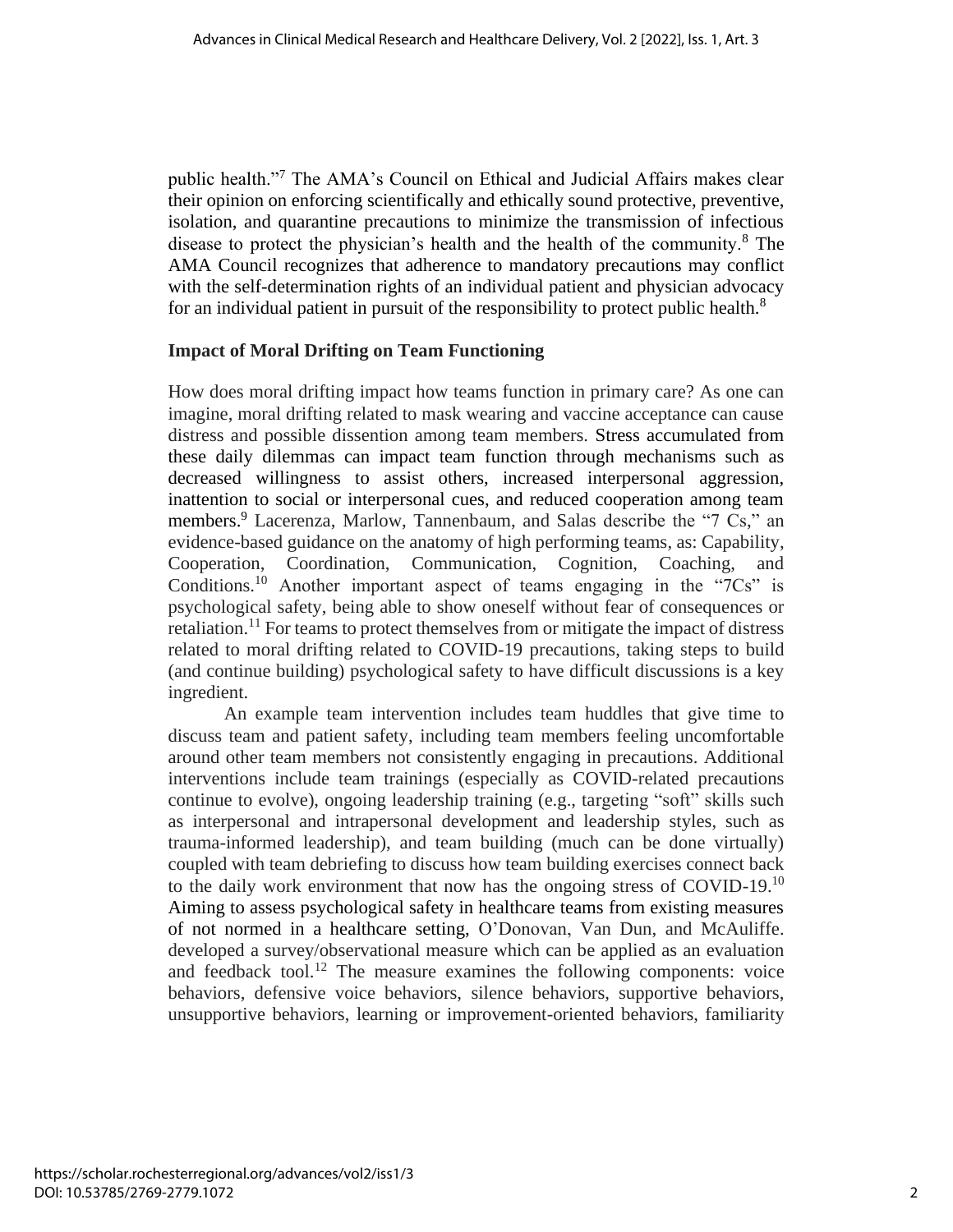behaviors, and psychological safety with team leader, peers, and the team as a whole $^{12}$ 

Although there is a large emphasis on ethics and professionalism in health care, providers' psychological moral competencies are rarely assessed. <sup>13</sup> Limited instruments are available to measure these competencies and often come in the form of vignettes. As moral behavior is a social bond, vignettes detailing morally ambiguous situations tailored to unique circumstances, such as COVID-19, may shed further light on the concept of moral drifting. Further research and instrument development are needed to accurately gather data on this phenomenon.

#### **What Can We Do to Mitigate the Impact of Moral Drifting on Team Functioning?**

First and foremost, we (patients and health care providers) need to recognize the experience of trauma with the COVID-19 pandemic. Through this active acceptance as team members, it can help teams realize everyone is experiencing the impact of the COVID-19 pandemic in different ways. We are still in an unprecedented time where we are experiencing a traumatic event at the same time as the patients we serve. We cannot ignore that the wear and tear from our reactions will impact the functioning of teams in primary care. So, while taking care of our patients is important, it is equally vital to attend to team functioning– otherwise, primary care will not be able to weather the storm that will be in the future (e.g., patients delaying care, worsening of chronic disease management, preventive care being delayed). Moral drift is happening. We see it daily – at the bus stop, in our waiting rooms, and in the bullpens of our clinics. If we can recognize when this is happening within ourselves, we can help our team function better and therefore, primary care can do what it does best: provide whole person care to anyone who walks through our doors.